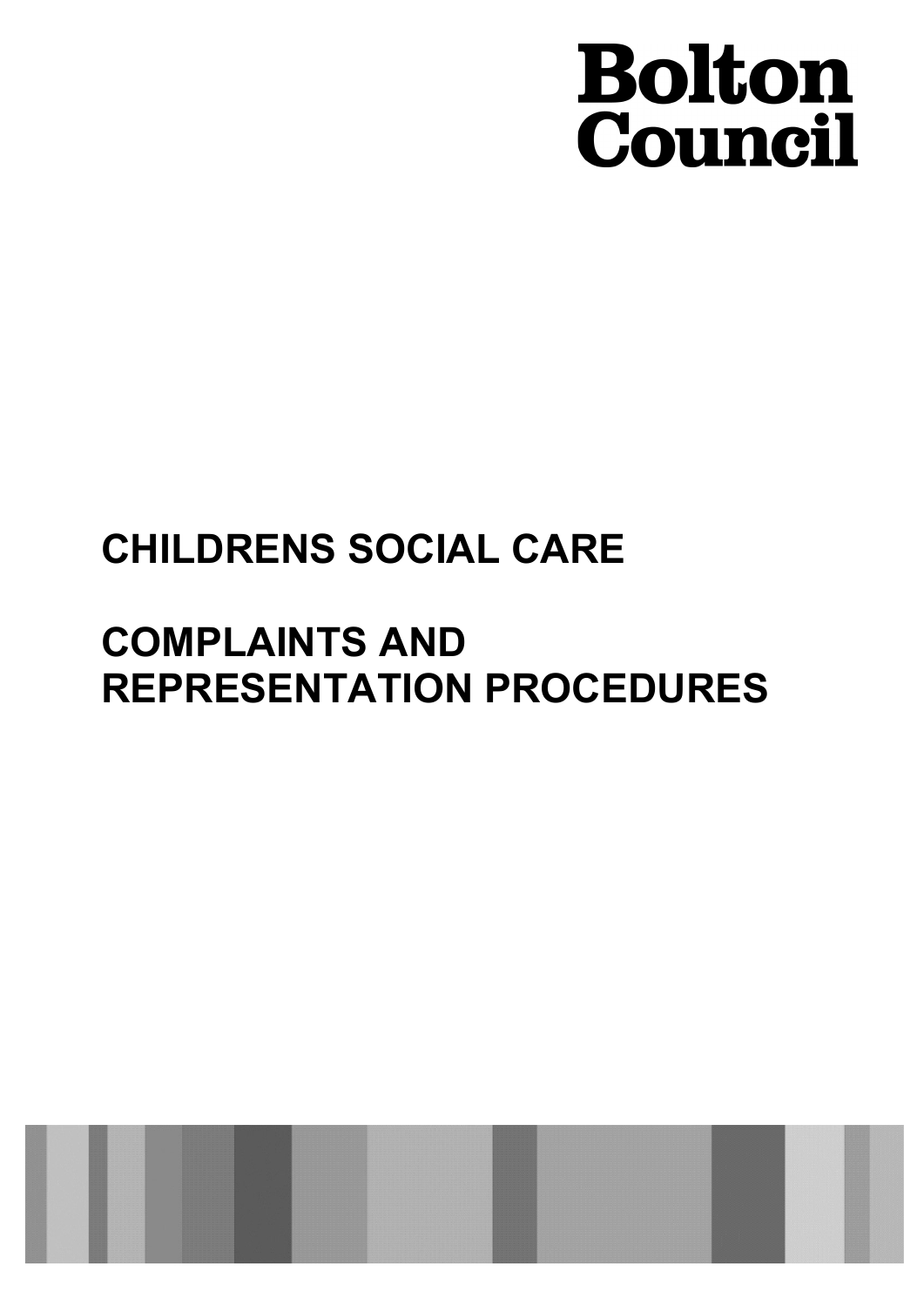| Author (name):             | Maqsood Mohmed                            |
|----------------------------|-------------------------------------------|
| Author (designation):      | <b>Complaints and Improvement Officer</b> |
| Date approved:             | April 2021                                |
| Date uploaded to intranet: | <b>June 2021</b>                          |
| <b>Review Date:</b>        | April 2022                                |
| Key words:                 | Complaints                                |
|                            | Representation                            |

#### Version control

| <b>Version</b> | <b>Author of</b><br>changes | <b>Date</b>      | <b>Revisions from previous</b><br><b>issues</b>                     | <b>Circulation</b> |
|----------------|-----------------------------|------------------|---------------------------------------------------------------------|--------------------|
| 2.0            | Ann-Marie<br>Arnold         | February<br>2018 | Review of policy                                                    | Intranet           |
| 3.0            | Maqsood<br>Mohmed           | 15/04/21         | Review of policy<br>Separate policies for<br>Childrens' and Adults' | Intranet           |
|                |                             |                  |                                                                     |                    |
|                |                             |                  |                                                                     |                    |
|                |                             |                  |                                                                     |                    |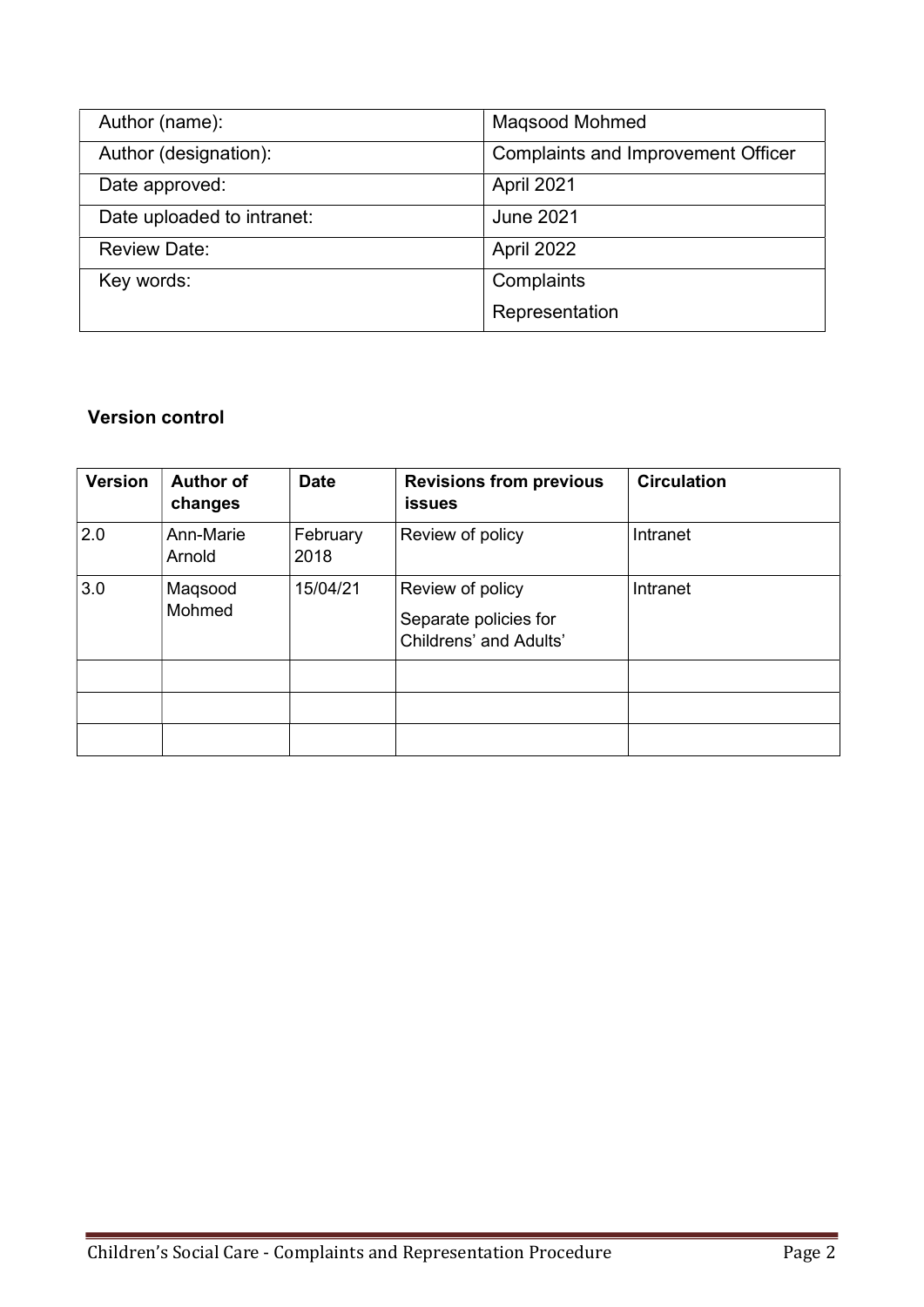### **CONTENTS**

|                  |                                                     | <b>Page Nos</b> |
|------------------|-----------------------------------------------------|-----------------|
| $\mathbf{1}$ .   | Introduction                                        | 5               |
| $\boldsymbol{2}$ | <b>Background</b>                                   | 5               |
| 3.               | <b>Aims</b>                                         | 5               |
| 4.               | <b>Context</b>                                      | 6               |
| $5\phantom{1}$   | <b>Definitions</b>                                  | $6\phantom{a}$  |
| 6                | <b>Managing Statutory Social Care Complaints</b>    | 6               |
| 7.               | <b>Safeguarding</b>                                 | $\overline{7}$  |
| 8.               | <b>Who Can Make a Complaint?</b>                    | 8               |
| 9.               | Who is Exempt from this Policy and Procedure?       | 8               |
| 10.              | <b>Time Limit for Making a Complaint</b>            | 9               |
| 11.              | <b>Complaints about residential facilities</b>      | 10              |
| 12.              | <b>Collective Complaints</b>                        | 10              |
| 13.              | <b>Anonymous Complaints</b>                         | 10              |
| 14.              | <b>Complaints made about Health and Social Care</b> | 10              |
| 15.              | <b>Complaints by Foster Carers</b>                  | 10              |
| 16.              | MP's                                                | 11              |
| 17.              | <b>Independent Social Care Providers</b>            | 11              |
| 18.              | <b>Confidentiality and Consent</b>                  | 12              |
| 19.              | <b>Advocacy and Support</b>                         | 12              |
| 20.              | <b>Reasonable Adjustments</b>                       | 12              |
| 21.              | <b>Withdrawal of Complaints</b>                     | 14              |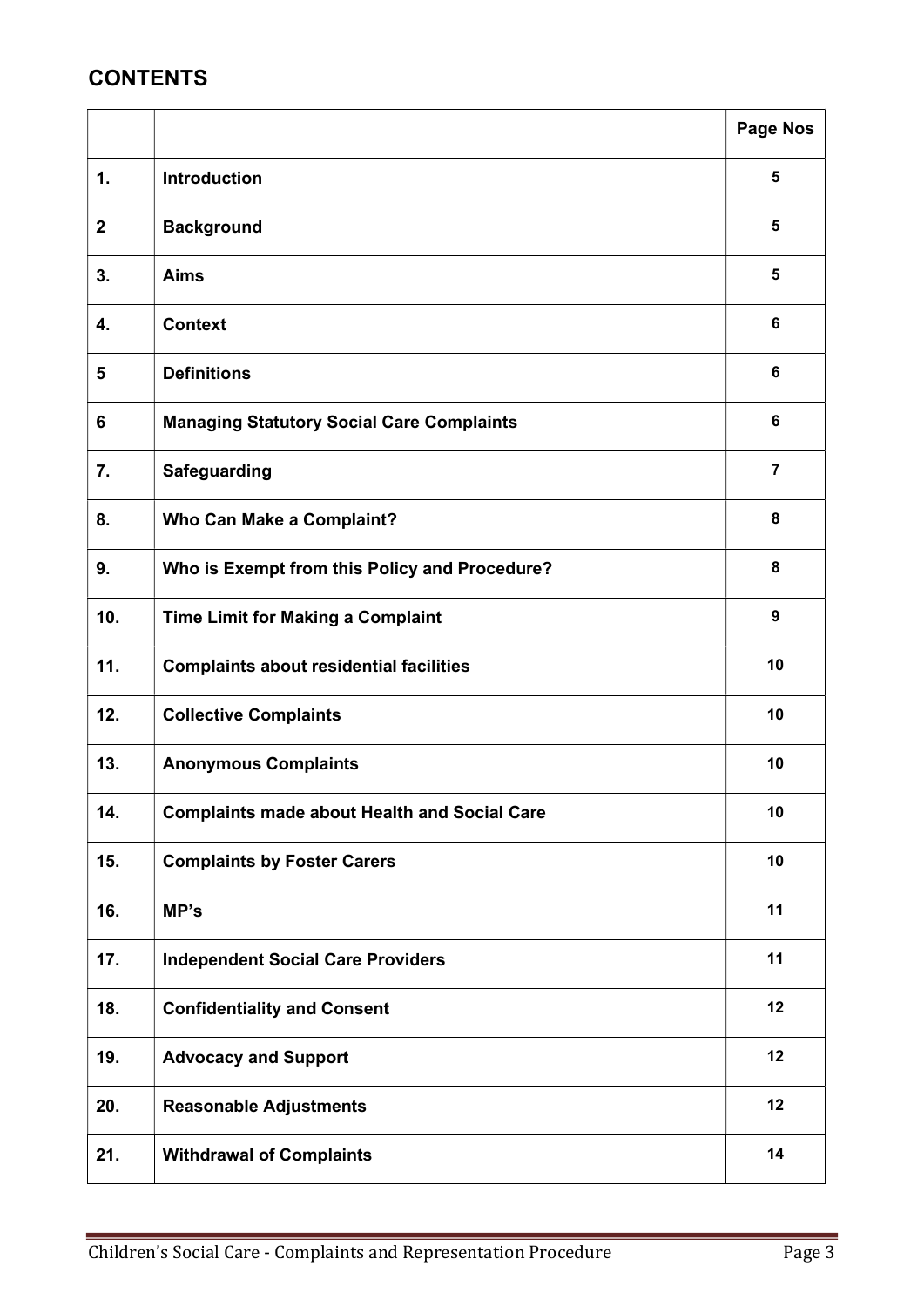| 22. | <b>Learning Lessons and Service Improvement</b>             | 14 |
|-----|-------------------------------------------------------------|----|
| 23. | <b>Complaints in Relation to Court Proceedings</b>          | 14 |
| 24. | <b>Complaints and Special Guardianship Support Services</b> | 15 |
| 25. | <b>Unreasonably Persistent Complainants</b>                 | 15 |
|     | <b>Appendices</b>                                           |    |
| 1.  | <b>Complaints Process</b>                                   | 16 |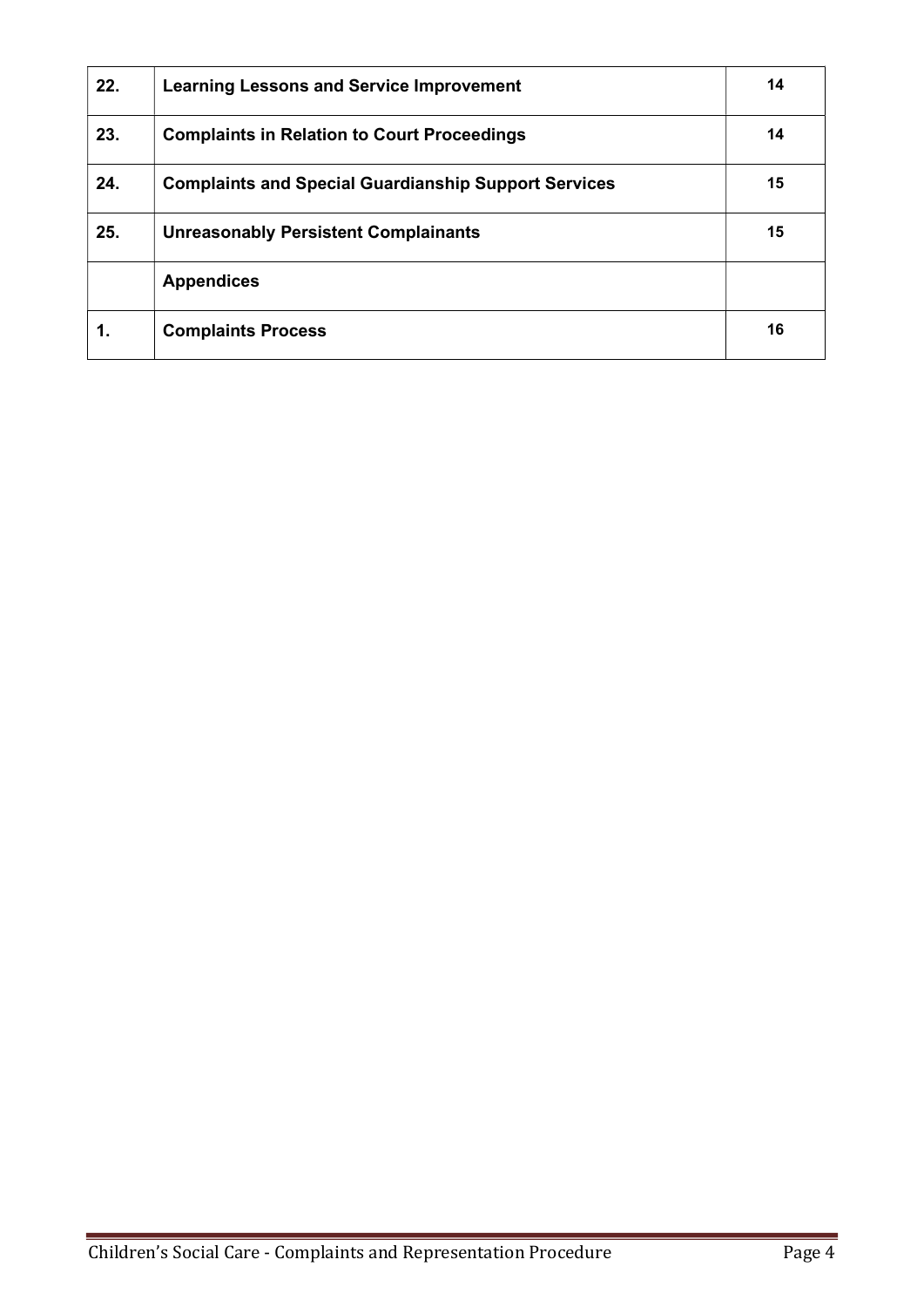#### 1. Introduction

- 1.1 This policy sets out the Council's duties when responding to Statutory complaints about Children's Social Care and is the policy from which the procedures for managing service user complaints are developed and where the specific instructions are defined.
- 1.2 The policy does not cover complaints which fall outside of the definitions in section 4. Complaints which are not covered in Section 4, including those about Public Health and Schools, are covered by the Council's Corporate Complaints policy.

#### 2. Background

- 2.1 Bolton Council is a learning organisation. This means that we value the feedback our service users give us as it helps us to continually improve the quality of our services.
- 2.2 All feedback from service users about our services is seen as an opportunity to learn and to improve the services we provide or commission.
- 2.3 Social care staff work very hard to get the job right first time but, with busy services, mistakes can happen. However, if services can get their response to these mistakes right, the people affected are less likely to be unhappy and future problems can be prevented.
- 2.4 When a mistake has happened, it is important to acknowledge it, put things right quickly and learn from the experience.
- 2.5 In every case, those who complain should feel confident that their complaint will be dealt with properly – in other words, that it will be handled efficiently and investigated.
- 2.6 The Children's Service is committed to the protection of service users and is committed to the 'duty of candour' which places a duty on all professionals to be open and frank with service users.

We will ensure as far as practically possible, that:

- Service users, or where appropriate, their next of kin, will be fully informed of any incident in our care which is suspected of having caused or may result in harm to the service user in the future
- That staff are provided support in reporting incidents

#### 3. Aims

- 3.1 The aims of this policy are
	- To ensure statutory Children's Social Care complaints are handled in the correct way.
	- To ensure the Department 'learns lessons' from the experiences of our service users and improves the quality of services as a result.
	- To help create a culture that encourages people to share their experiences so that we can make services more effective, personal and safe.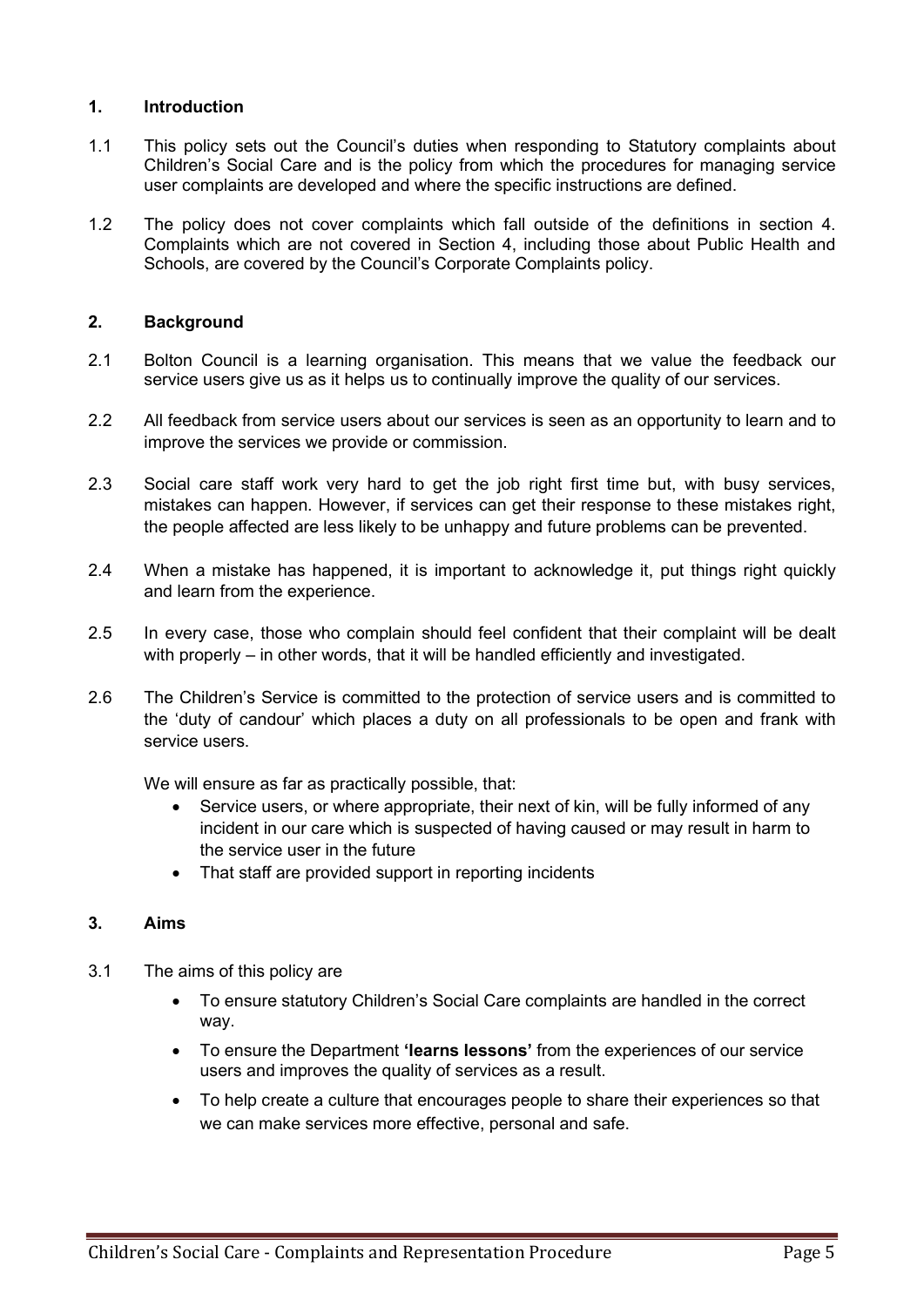#### 4. Context

#### Children's Social Care

- 4.1 These procedures are based on the content of the following statutory instruments and guidance issued as Section 7 Guidance under the Local Authority Social Services Act 1970:
	- Statutory Instrument 2006 No 1738 The Children Act 1989 Representation Procedure (England) Regulations 2006.
	- Getting the Best from Complaints Social Care Complaints and Representations for Children, Young People and Others.
	- NHS Bodies and Local Authorities (Partnership Arrangements, Care Trusts, Public Health and Local Healthwatch) Regulations 2012/3094.
	- Data Protection Act 2018
	- Equalities Act 2010.
	- Human Rights Act 1998

#### 5. Definitions

5.1 The Council's definition of a child is a person aged Under 18 and under 19 if a child with a diagnosed disability

"A complaint is a way of letting the Council know that you are not happy with a particular service. A complaint may be about delay, lack of response, discourtesy or about the standard of service you have received".

- 5.2 A statutory social care complaint is set out in law and is anything which relates to the social care services that the Council either provides or commissions.
- 5.3 Complaints falling outside of this description are dealt with under the Corporate Complaints Procedure.
- 5.4 Service users can offer their comments at any time to any service that we provide or that we commission – we welcome feedback. Service users should be reassured that the service they are receiving will never be adversely affected by giving feedback and service users can comment anonymously if they wish. General comments do not form part of the formal complaints procedure and if service users wish to complain about social care services this policy will apply. Making general political comments about Social Care Services is also not part of this Policy or the complaints procedure.

#### 6. Managing Statutory Social Care Complaints

- 6.1 Where possible, complaints should be resolved quickly and informally. Informal resolution is often what the service user wants and is a far more effective and efficient use of staff resources.
- 6.2 Where informal resolution is not possible, it must be considered whether this policy applies or whether it should be dealt with under an alternative process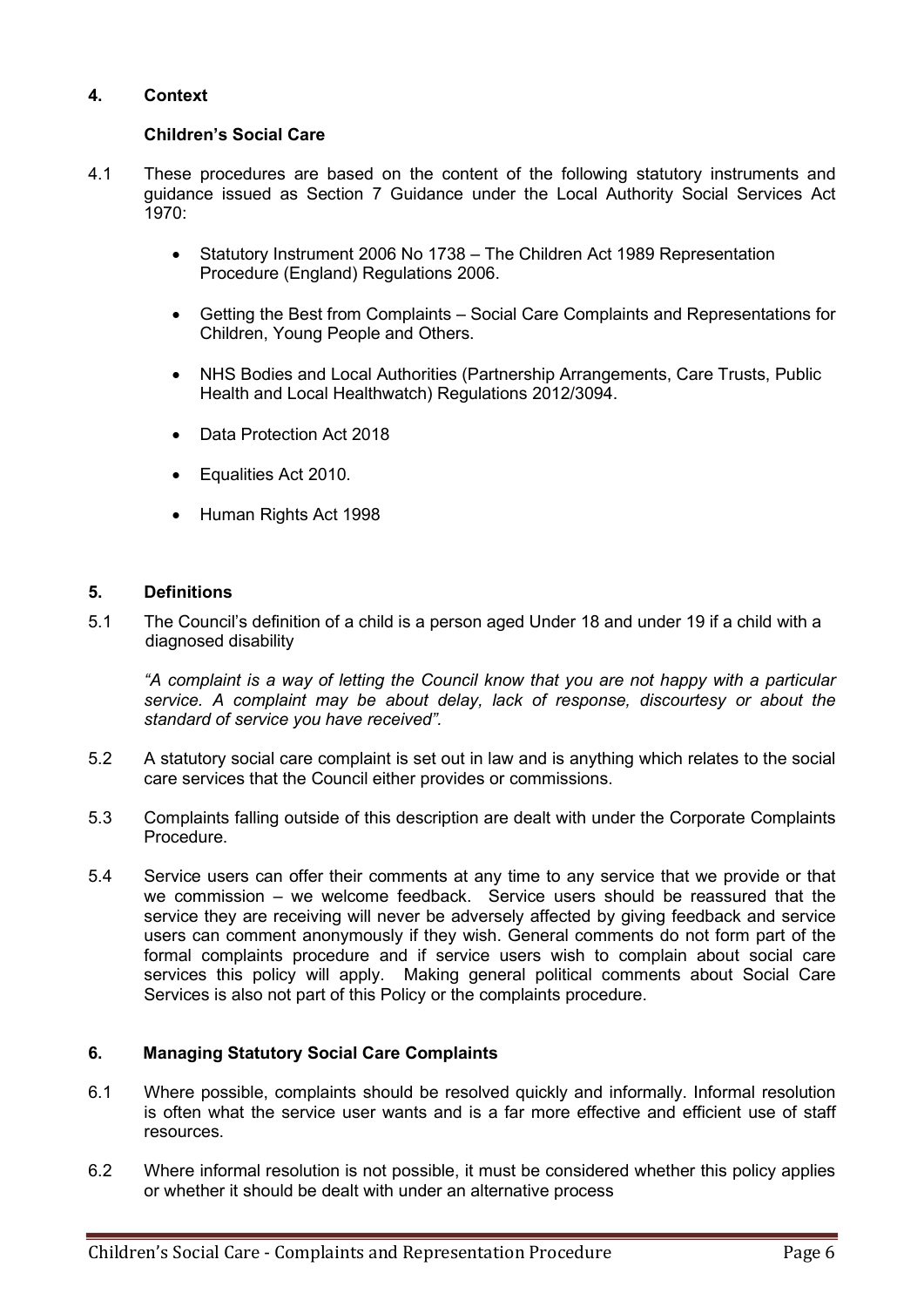- 6.3 Statutory Children's social care complaints follow a multi-stage process which ensures formal complaints are investigated thoroughly and complainants have a right to an appeal.
- 6.4 Complaints which fall into the definitions outlined in Section 4 of this policy should follow the following process.
	- $\bullet$  Stage 1 Investigation
	- $\bullet$  Stage 2 Appeal
	- $\bullet$  Stage  $3$  Review Panel
- 6.5 Following completion of this process, the complainant has recourse to the Ombudsman and may refer the matter the Ombudsman if he/she is not satisfied with the outcome of the complaint (by the council). Usually, all stages of the Local Authority's complaints procedure must be completed before the Ombudsman will look at any complaint. The Ombudsman can look at complaints about things that have gone wrong in a way that a service has been delivered; if the service has not been delivered at all; the way a decision has been made and has caused problems for you. The Ombudsman cannot question what a Council or Care Provider has done simply because you don't agree with it.
- 6.6 All children's complaints will normally have a right to access to Stage 2 and Stage 3 once accepted at Stage 1.
- 6.7 The Quality Assurance and Improvement Team are responsible for facilitating the complaints process. For help with this policy or process please contact quality@bolton.gov.uk or phone 01204 332873.

#### 7. Safeguarding

- 7.1 Where the person involved in a complaint is a child or young person at risk and there is reason to believe that a person is deliberately or unknowingly causing them harm or has caused them harm, then consideration must be given to the safeguarding implications, both to the person at the center of the concerns and to other vulnerable children, young people who are potentially at risk in relation to the concerns.
- 7.2 Safeguarding investigations will take precedence to the complaint's investigation.
- 7.3 Harm covers:
	- Physical
	- Sexual
	- Psychological
	- Financial
	- **Neglect**
	- Emotional
	- Verbal
- 7.4 Harm can be caused by an act or omission or be passive or active in nature. Where there are any indications that there are safeguarding implications, the complaint will, at the point of receipt, be discussed with the appropriate Head of Service.

The complaint will be logged by the Quality Assurance and Improvement Team pending the outcome of the safeguarding investigation. A letter confirming that the concerns are being investigated by the safeguarding process will be sent to the complainant informing them of this.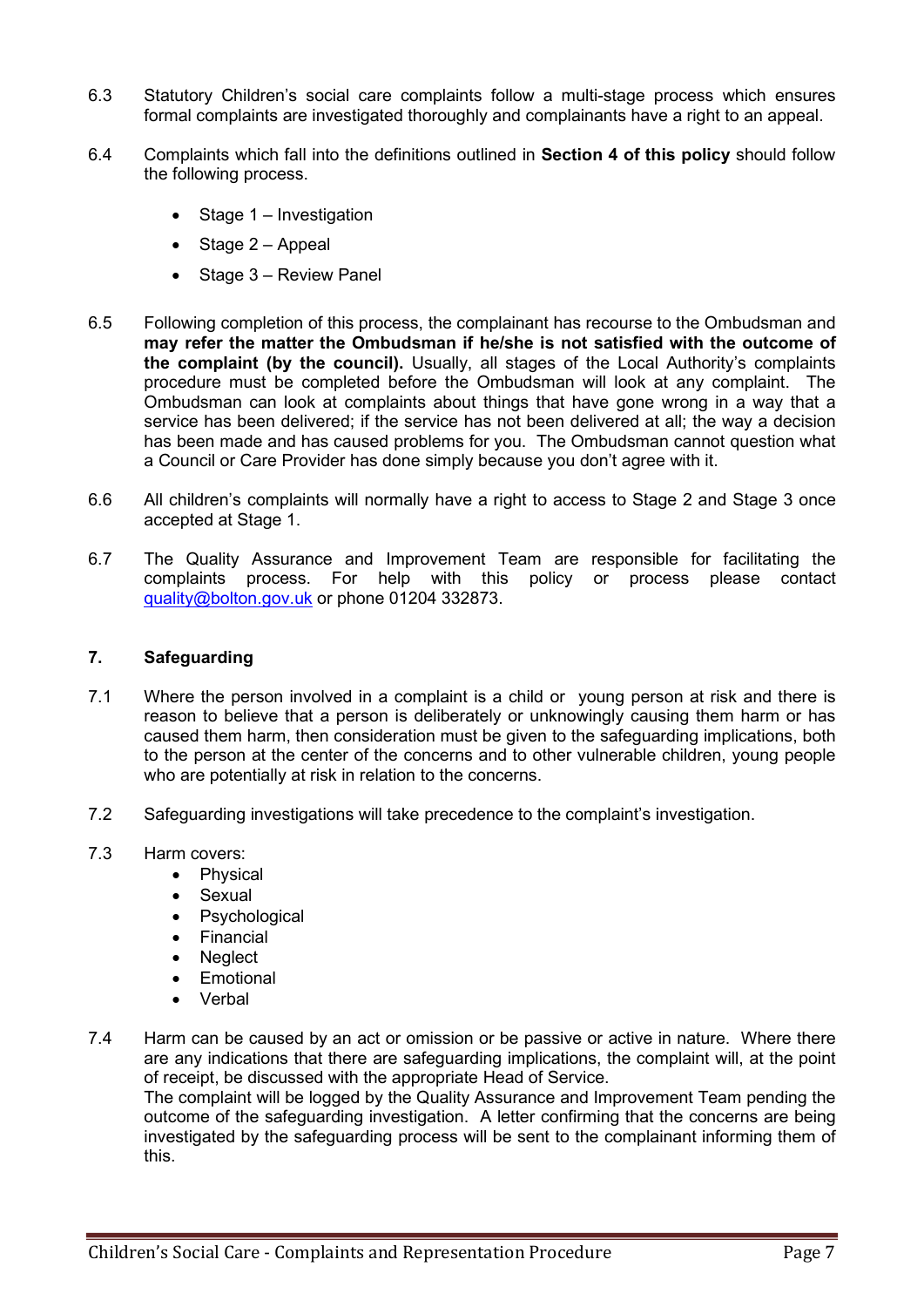7.5 Further safeguarding guidance can be found via Safeguarding Children's Web page.

#### 8. Who Can Make a Complaint?

- 8.1 A person is eligible to make a complaint where the Local Authority has a power or duty to provide, or to secure the provision of, a service for that person and the need or possible need for such a service has come to the attention of the Local Authority. This also applies to a person acting on behalf of someone else.
- 8.2 Section 26(3) and Section 24 D of the Children Act, 1989 and Section 3(1) of the Adoption and Children Act, 2002 requires the responsible authority to consider representations including complaints made to it by:
	- Any child or young person (or parent or person who has parental responsibility) who is being 'looked after' by the local authority or is a 'child in need'.
	- Any local authority foster carer including those caring for children placed through independent fostering agencies.
	- Children leaving care.
	- Special guardians.
	- A child or young person (or parent) to whom a special guardian is in force.
	- Any person who has applied for an assessment under Section 14  $F$  (3 or 4).
	- Any child or young person who may be adopted, their parents or guardians.
	- Persons wishing to adopt a child.
	- Any other person to whom arrangements for the provision of adoption services extend.
	- Adopted persons, their parents, natural parents and former guardians.
	- Such other persons as the Local Authority consider has sufficient interest in the child or young person's welfare to warrant his representations being considered by them.

#### 9. Who is Exempt from this Policy and Procedure?

- 9.1 The complaints part of this procedure does not apply when:
	- The person wishing to complain does not meet the requirements in section 8
	- Where the same complaint has already been dealt with at all stages of this procedure.
	- The complaint is unclear, frivolous or vexatious.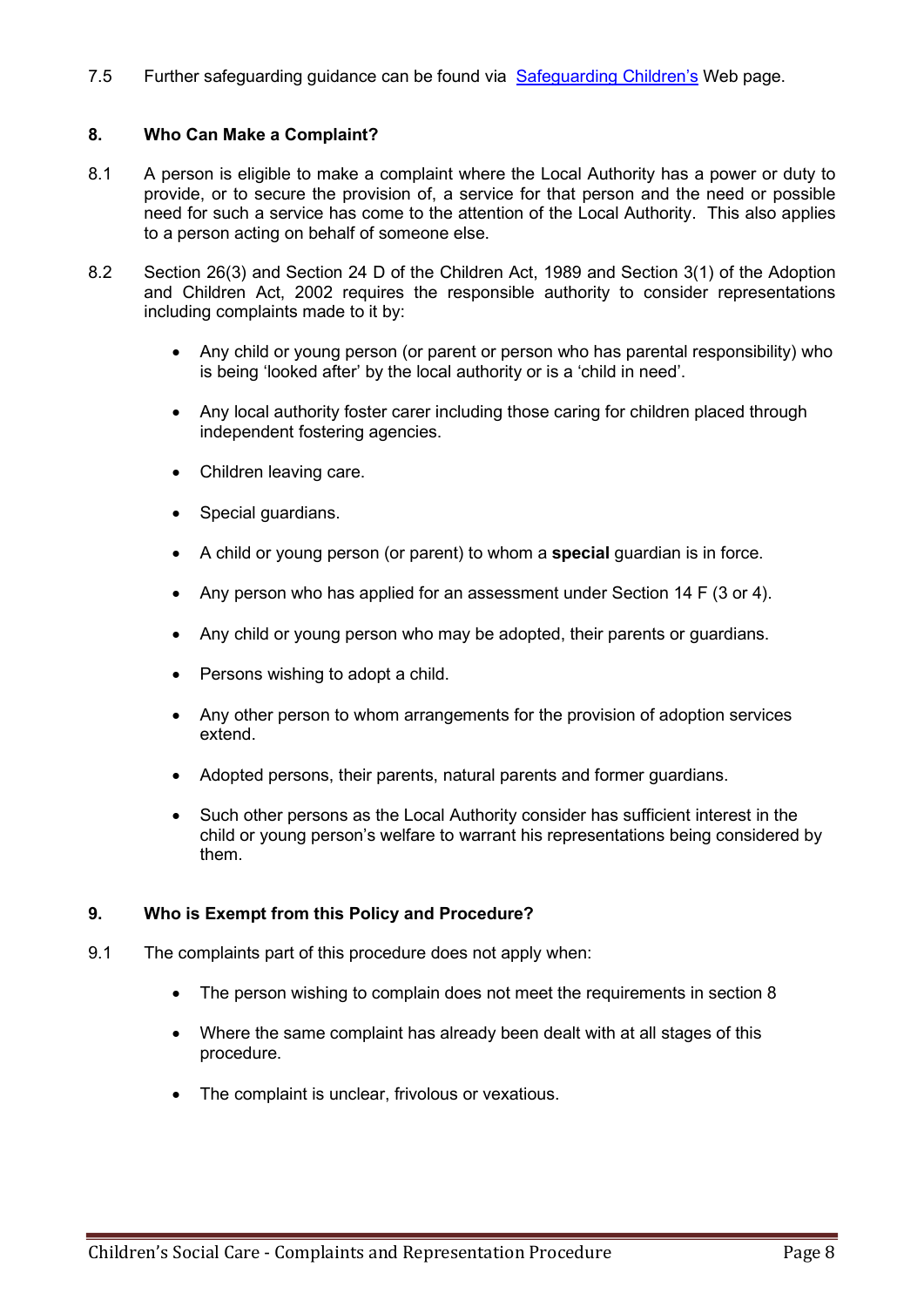- The complaint should be dealt with under other proceedings such as:
	- Disciplinary proceedings.
	- Grievance procedure.
	- Complaints from staff about personal issues.
	- Complaints that should be considered under the Council's Corporate Complaints Procedure.
	- Services for which an alternative statutory appeals process already exists.
	- Criminal investigation where court action is pending
	- Court proceedings.
- 9.2 The Council has discretion in deciding whether to consider/investigate complaints where to do so would prejudice any of the following concurrent investigations:
	- Court proceedings.
	- Tribunals.
	- Disciplinary proceedings.
	- Criminal proceedings.

There may be some matters which are more properly dealt with under a judicial process.

#### 10. Time Limit for Making a Complaint

- 10.1 In order for a complaint to be accepted under this policy, the complaint must be made no later than:
	- a) Twelve months after the incident occurred.
	- b) Twelve months after the complainant realised, they had reason to complain.
- 10.2 If a complaint is made outside of these time limits, the Department may decide to accept the complaint if the complainant had good reasons for not doing so within the stipulated time period, and it is still possible to investigate effectively and efficiently. Each instance will be considered on its own merit and a decision made by the Head of Quality Assurance and Improvement.

#### How to make a complaint

 Complaints should be submitted to the QA Team using the contact details below and that if a complaint is made verbally it will be confirmed in writing.

The Quality Assurance and Improvement Team 1 st Floor Town Hall Victoria Square Bolton BL1 1RU

By email to quality@bolton.gov.uk

By telephone on 01204 332873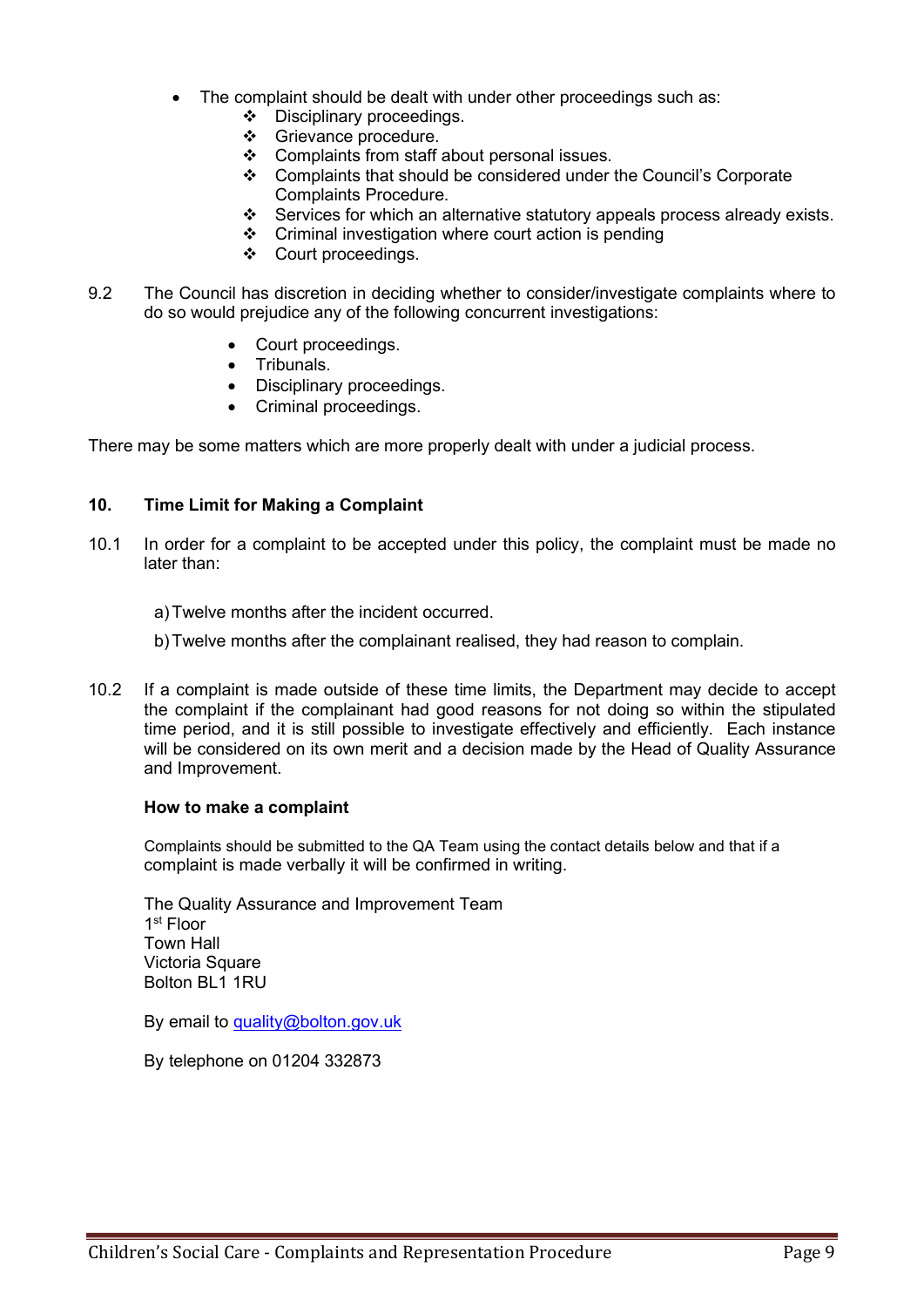#### 11. Complaints about residential facilities.

- 11.1 Complaints made by children, or young people or their representative about the service they have received in a children's home run by Bolton Council will be handled under this policy.
- 11.2 Complaints from members of the public or from those not listed above, about Children's Homes run by Bolton Council will be dealt with under the Corporate Complaints Procedure.
- 11.3 Complaints about Children's Homes run by other organisations and commissioned by Bolton Council must be made to the organisation concerned. However, as part of their contract, organisations must make Bolton Council aware of all complaints received so that responses, learning and improvement can be monitored.

#### 12. Collective Complaints

12.1 Where a group of children or young people, or their representatives wishes to make a complaint, and the issues being raised are substantially the same or linked or they make the complaint together as a group, then these can be treated as one complaint.

#### 13. Anonymous Complaints

13.1 Anonymous complaints should be recorded and referred to the Quality Assurance and Improvement Team in the same way as other complaints. This policy does not apply to anonymous complaints, but they may be referred and investigated under other procedures such as whistleblowing or HR.

#### 14. Complaints made about Health and Social Care

14.1 When a complaint is received about health and social care we will liaise with our partners in Health and agree who will take lead responsibility for responding to the complaint/s. This will ensure the complainant will receive a joint response to their complaint/s.

#### 15. Complaints by Foster Carers

- 15.1 Local Authority foster carers are eligible to make representations and complaints on behalf of children and young people under these procedures in accordance with S.26(3) and S.24(d) of the Children Act 1989 and S.3(1) of the Adoption and Children Act 2002, regulation 12 of the Children Act, 1989 Representations Procedure (England) Regulations 2006.
- 15.2 Foster carers may also wish to make representations about the service they receive from the Council as foster carers. In the absence of specific guidance or regulation about this, Bolton Council has decided that such complaints will be considered to be Social Care Complaints (matters relating to services provided for children and young people) and subject to the same process as other matters within this policy.
- 15.3 Where a foster carer wishes to make representations about aspects of the process for reviewing their approval as a foster carer (6.1.3 Assessments and Approvals of Foster Carers S.10 Provision of Foster Care Services), they should do so within 28 days of the Fostering Panel Meeting, prior to the Assistant Director making a decision. Any such complaint will be dealt with at Review Panel Stage of this policy.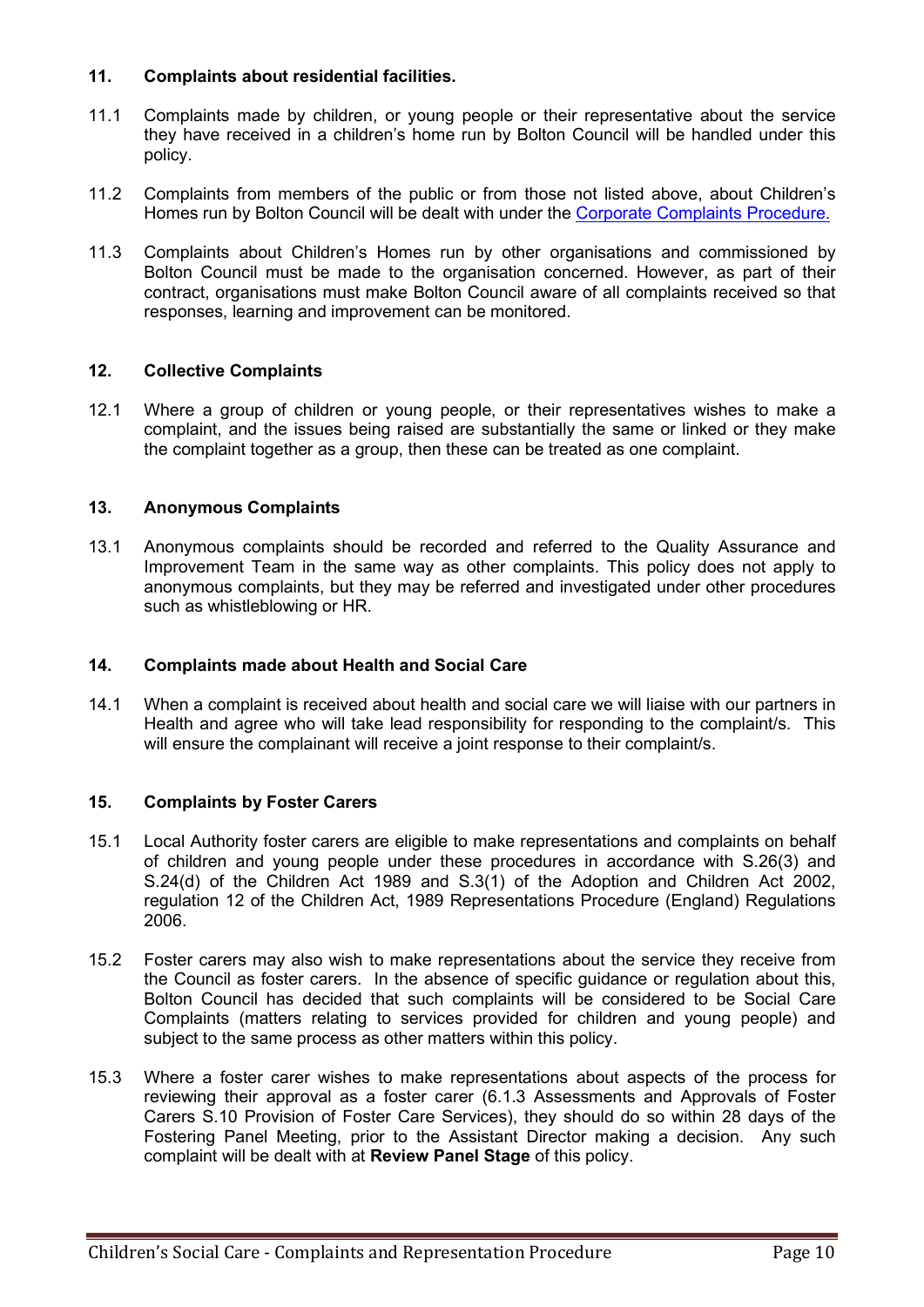15.4 Where a prospective foster carer feels aggrieved about aspects of the application process, they may make a complaint to the Department prior to the Assistant Director making a decision regarding their suitability to become a foster carer (6.1.3 Assessment and Approvals of Foster Carers S.10 Provision of Foster carers) revision of Foster Care Services). Any complaint must be made within 10 working days of the second fostering panel meeting and will be investigated under this policy. The Assistant Director will make a decision within ten working days of the response to the complaint based on the recommendations of the fostering panel and any learning and service improvements identified in the complaints process. This decision is final.

#### 16. MP's

16.1 MPs raise case work via an electronic form, the response timescale for an MP query is 14 days.

#### 17. Independent Social Care Providers

17.1 Independent social care providers have their own complaints procedures and complaints about their services should be directed to the organisation providing the care. Bolton Council will ensure the provider has in place a complaints procedure that complies in all respects with any applicable legislation.

 The Provider should send the Council's Quality Assurance and Improvement Team a copy of any complaint response in relation to any individual who receives a directly commissioned council service.

- 17.2 There are a number of instances when an exception would be made to this, which is:
	- When the complainant has already complained to the provider and is not satisfied by the response.
	- When the Complaints Manager considers it be a matter that relates more directly to the exercise of the local authority's functions which are covered by this policy.
	- When the complaint is about the Registered Manager.
	- When the complaint relates to issues which have been previously identified as an area of concern for the provider, or when there are on-going issues with the performance of a provider. If this is the case this will be brought to the attention of the Head of Contracts and Commissioning who will coordinate a response to the concerns raised.
	- When the complaint has safeguarding implications consideration should be given to Bolton's Safeguarding Adults and Safeguarding Children's Policy's as with any other concern of this nature. If appropriate, consideration should be given at the initial receipt of information as to whether there is any possibility the Independent Social Care Provider's Responsible Person is directly involved or complicit.
- 17.3 When complaints do come to the Council about an independent provider, the complaint will be passed to the provider to investigate and respond to; and a copy will be given to the Contracts Team for intelligence purposes.
- 17.4 Independent providers must, as part of their contract, make Bolton Council aware of all complaints received so that responses, learning and improvement can be monitored.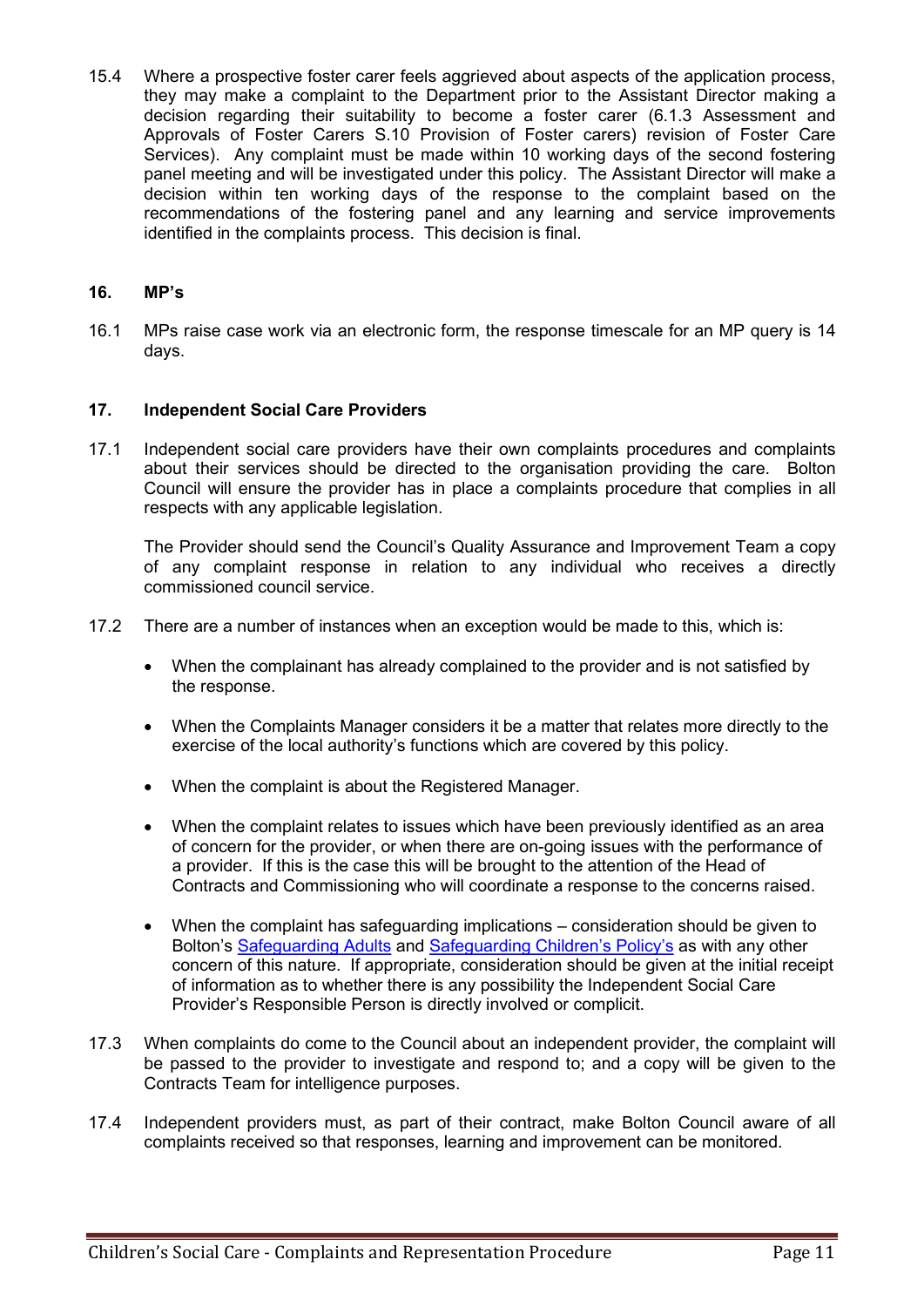#### 18. Confidentiality and Consent

- 18.1 All information received by the Department will be treated in strict confidence and will not be shared with any third party without the consent of the service user with the exception of becoming aware of a safeguarding concern. In order to investigate any complaint properly, information may need to be shared in order determine the outcome of an investigation
- 18.2 Any relative, carer or friend of a service user is entitled to make a complaint about the service they have received.
- 18.3 The Department can only provide a response to the complainant with the consent of the service user, their next of kin or person deemed to have sufficient interest. This is in line with guidelines laid down by the Data Protection Act 2018 in the interest of protecting service user confidentiality. The Act states that service user consent is fundamental to the collection and use of personal information and that releasing information without the service user's consent could amount to "unlawful disclosure".
- 18.4 For complaints made by a third party about the service received by a child, due regard must be given to the 'Fraser Guidelines'. The 'Fraser Guidelines' say that young people who are under 16 are competent to give valid consent to a particular intervention if they have sufficient understanding and intelligence to enable them to understand fully what is proposed and are capable of expressing their own wishes.

#### 19. Advocacy and Support

#### Children's Social Care

- 19.1 Complaints handling by the Council must be child and young person friendly and appropriate to their age and understanding. The Council is required to provide information about the advocacy service and offer help to obtain an advocate.
- 19.2 Parents or guardians who are complaining on a child's behalf may be offered advocacy to support them if they have a disability which affects their ability to engage fully in the complaints process. Evidence of their disability should be provided so that the resource is allocated appropriately.
- 19.3 For matters requiring legal support, complainants will be sign-posted to the Citizen's Advice Bureau (www.boltoncab.co.uk) or via their own solicitor.

#### 20. Reasonable Adjustments

- 20.1 The Council is committed to taking action to ensure that the way we work does not place people with disabilities at a disadvantage. We want to remove the barriers some of our complainants have in making complaints.
- 20.2 We have a legal duty to consider making adjustments if we find that there are barriers to people with disabilities in the way we do things. If those adjustments are reasonable, they must be made.
- 20.3 The duty is 'anticipatory'. This means that the Council cannot wait until a person with a disability wants to use the service. We must think in advance, and on an ongoing basis, about what people with a range of impairments, such as people who have a visual or hearing impairment, a mobility impairment or a learning disability, might reasonably need.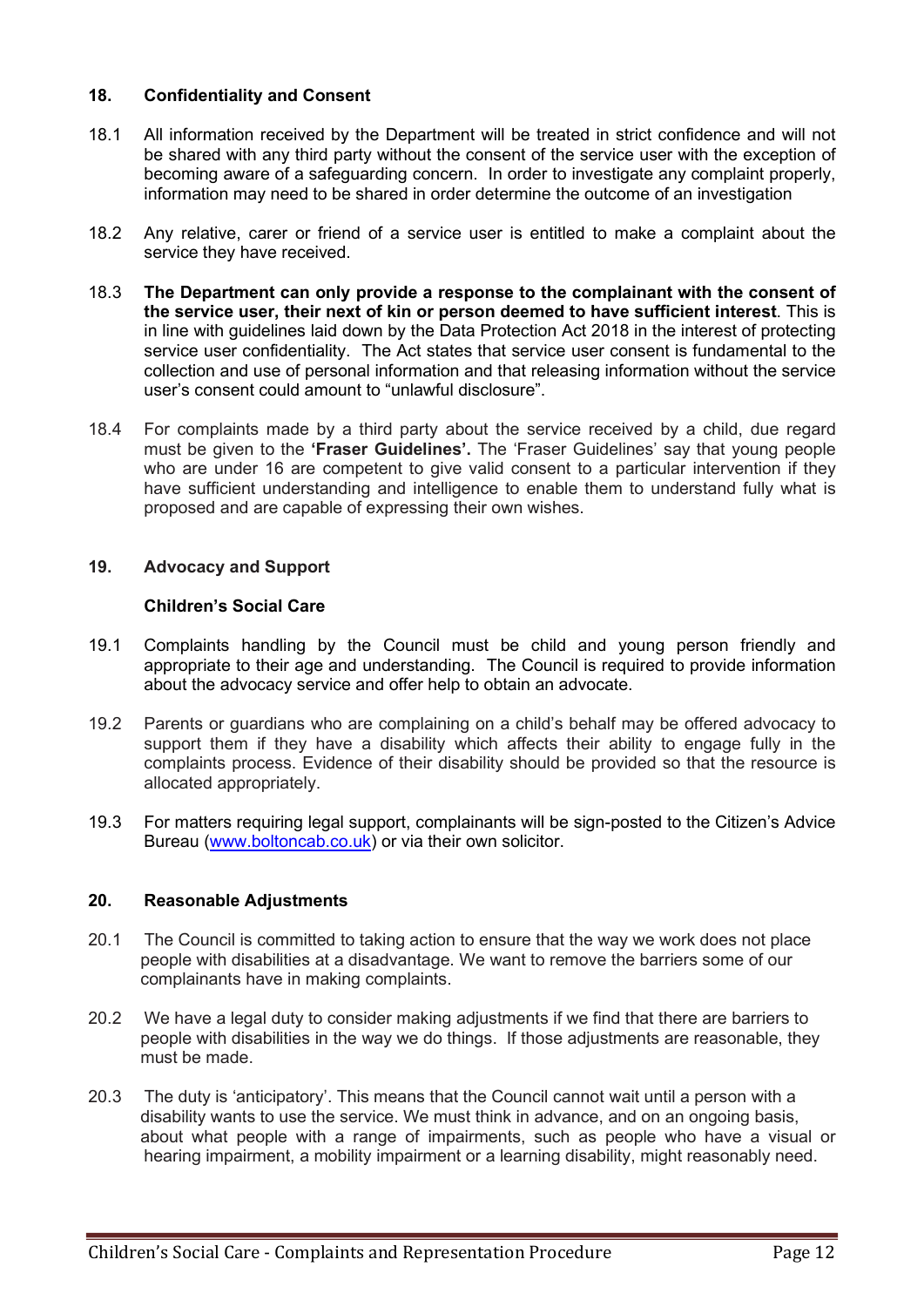- 20.4 The Equality Act 2010 requires us to provide reasonable adjustments for people who are "disabled". Under the Act this means they have a "physical or mental impairment which has a substantial and long-term adverse effect on their ability to carry out normal day to day activities".
- 20.5 The duty is to make "reasonable adjustments" if the way that we carry out our functions places a disabled person at a "substantial disadvantage" compared to someone who does not have a disability.
- 20.6 We will do our best accommodate requests even if you don't have a disability as defined by the Equality Act 2010.

#### What are reasonable adjustments?

- 20.7 Reasonable adjustments are not defined by the Ac, but there is a Code of Practice which gives guidance as to the kind of adjustments that could be made.
- 20.8 Making a reasonable adjustment means making a change to our usual practices to avoid or correct a disadvantage to a person who has a disability in accessing our service. Depending on your needs, this could include:
	- Providing documents or correspondence in larger print, or with a specific colour contrast (which may help people with conditions such as dyslexia)
	- Giving you more time than would usually be allowed to provide further information or comments on your complaint
	- Using the telephone rather than written communication (e.g. if you have a visual disability)
	- Translating documents or correspondence into Braille
	- Communicating with you through your representative or advocate

#### Asking for reasonable adjustments

- 20.9 When you first contact us, we will ask you if you have a disability and whether you might need an adjustment to help you use our service, but you can also ask for a Reasonable Adjustment at any time during our consideration of your complaint.
- 20.10 We will also suggest new or additional adjustments if we feel it might help you continue to make the best use of our service.

#### Our response to requests

Before agreeing an adjustment, we will consider:

- What the disadvantage would be if the adjustment were not made
- Whether the adjustment will be effective in reducing the disadvantage
- How practical it is to make it
- Whether it would disrupt our other activities unreasonably
- The cost and availability of resources, including external help and finance
- 20.11 We will try to agree a reasonable adjustment with a minimum of delay, but in some cases we may need to consider the request in more detail.
- 20.12 There may be circumstances where we decide not to meet the request. The law says that an adjustment only has to be made if it is "reasonable". We need to take account of the cost or resource implications of making the adjustment, whether the request itself is reasonable and whether there is a less expensive way of meeting the request. Where it is very difficult to provide the adjustment or meeting it would interfere with our ability to meet our legal obligations, we may decide it is not "reasonable".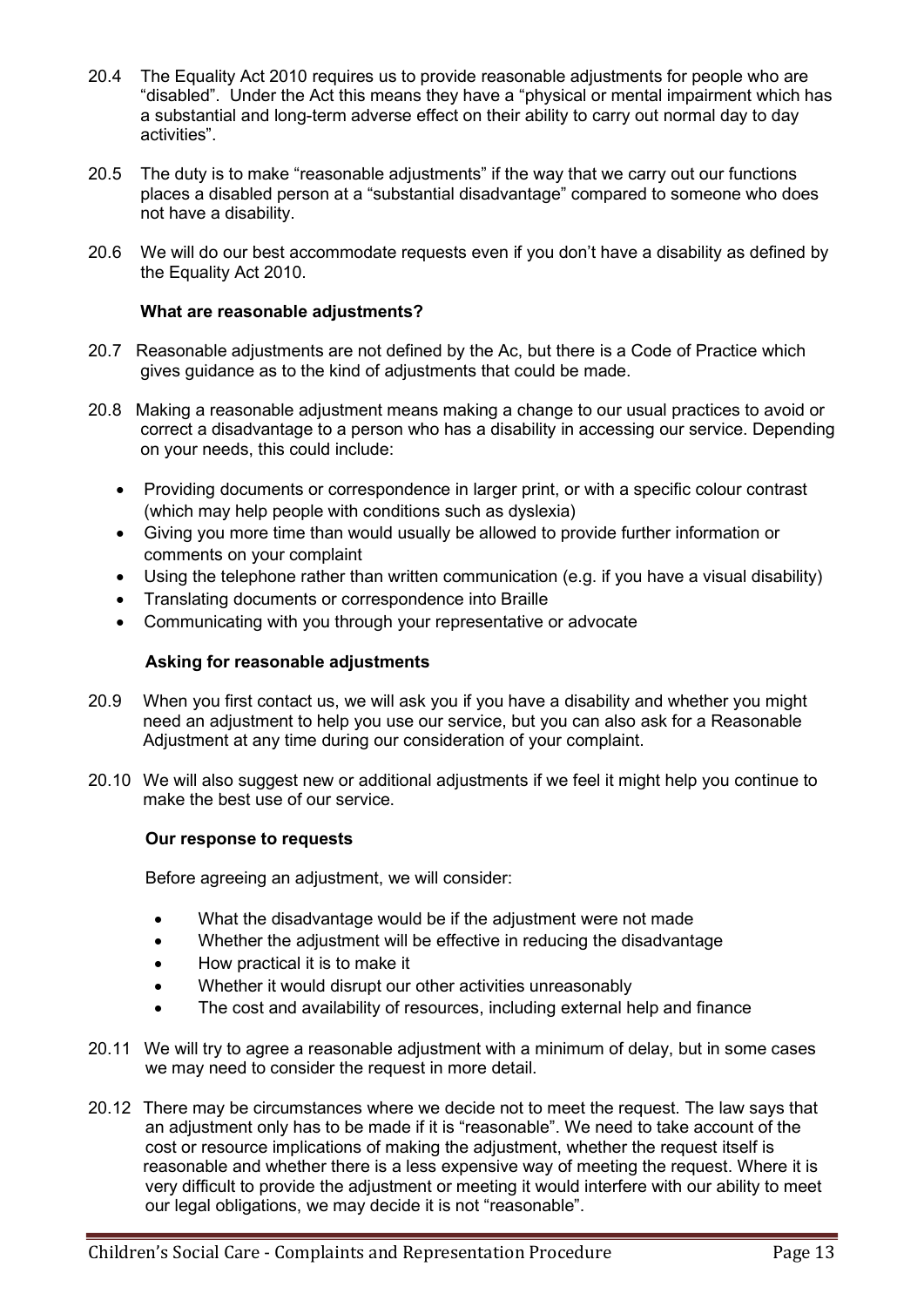20.13 We will look at each request individually and will aim to agree any adjustments with you to avoid us making incorrect assumptions about your needs. Where we do not agree an adjustment, we will explain why. When we agree a reasonable adjustment we will let you know in writing.

#### 21. Withdrawal of Complaints

- 21.1 Complaints may be withdrawn orally or in writing at any time. The Complaint and Improvement Officer/s must be informed immediately if this happens. The Quality Complaint and Improvement Officer/s must then contact the person making the complaint confirming their decision.
- 21.2 The Complaint and Improvement Officer/s, Service Manager and Head of Service may review the issue of concern and consider whether further investigation is required through other internal management systems.

#### 22. Learning Lessons and Service Improvement

22.1 By listening to people about their experiences of social care services, the Department can resolve issues faster, learn new ways to improve and prevent the same problems from happening in the future. In short, by dealing with complaints more effectively and learning from them, services can get better, which will improve things for the people who use them as well as for the staff working in them.

#### 23. Complaints in Relation to Court Proceedings

- 23.1 Complaints can be made regarding:
	- Application for care and supervision orders.
	- The effect of a care order on a child or young person.
	- The Local Authority's actions and decisions where a care order is made.
	- Performance of duties where a supervision order is in force.
	- Application for and duties in relation to child assessment orders.
	- Application for Emergency Protection Orders.
	- Decisions relating to the return of children who have been removed on an Emergency Protection Order.
	- Quality/accuracy of social work information and reports provided to court.
	- The duties of the local authority in relation to the placement of children for adoption by adoption agencies.
	- The list is not exhaustive

#### This procedure is not an appeals process and cannot overturn a court's decision.

23.2 If the complaint is about the decision of the court, the complainant will be encouraged to seek legal advice about making an appeal at court. This will not be dealt with as a complaint. If the complaint is about the actions of the local authority and its staff it may be considered under this procedure.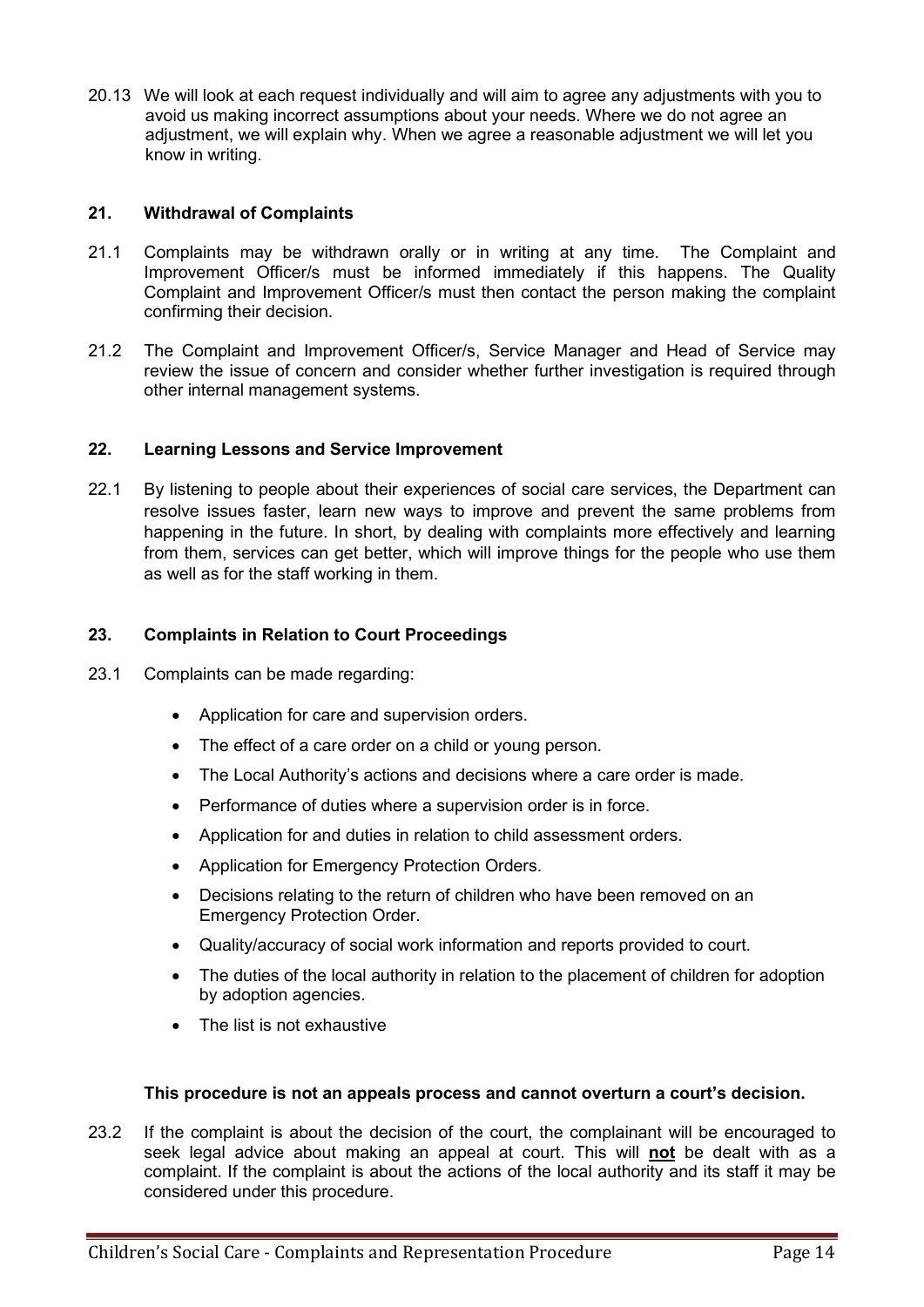- 23.3 If proceedings are ongoing, they cannot be frozen pending the outcome of a complaint. The outcome of a complaint cannot overturn a court's decision. If the substance of the complaint alleges inaccuracies in the information provided to court that might influence the decision of the court, the complainant will be encouraged to seek legal advice to address this within the court arena. This will be treated as a concurrent consideration.
- 23.4 Other matters may be considered while proceedings are ongoing, e.g.
	- Attitude / behaviour of staff.
	- Delays in providing services.
	- Failure to make appropriate contact arrangements.
- 23.5 If the complaint is resolved before court proceedings are concluded, the Service Manager must consider whether the outcome has a bearing on the court proceedings and advise the court as necessary.
- 23.6 If the outcome of the complaint finds that inaccuracies in the information provided to court may have influenced the decision of the court, this may form the basis for the service user/complainant to make applications to the court for a decision to be reviewed.

#### 24. Complaints and Special Guardianship Support Services

- 24.1 Special Guardianship Regulations 2005 came into force on 30 December 2005, under those Regulations the following functions may be the subject of a representation or complaint:
	- financial support for Special Guardians:
	- support groups for children and young people to enable them to discuss matters relating to Special Guardianship;
	- assistance in relation to contact;
	- therapeutic services for children and young people; and
	- Assistance to ensure the continuation of the relationship between the child or young person and their Special Guardian or prospective Special Guardian.

#### 25. Unreasonably Persistent Complainants

- 25.1 The Council acknowledges that every service user has a right to complain.
- 25.2 Features of a 'persistent complainant' may include:
	- A person who makes the same complaint repeatedly (with minor differences), but never accepts the outcomes;
	- A person who seeks an unrealistic outcome and persists until it is reached; or
	- A person with a history of making other reasonably persistent complaints
- 25.3 An unreasonably persistent complaint is likely to include some or all of the following:
	- An historic and irreversible decision or incident;
	- Frequent, lengthy, complicated and stressful contact with the local authority staff;
	- The complainant behaving in an aggressive manner to staff or being verbally abusive or threatening;
	- The complainant changing aspects of the complaint partway through the investigation or Review Panel
	- The complainant making and breaking contact with the local authority on an ongoing basis; and
	- The complainant persistently approaching the local authority through different routes about the same issue in the hope of getting different responses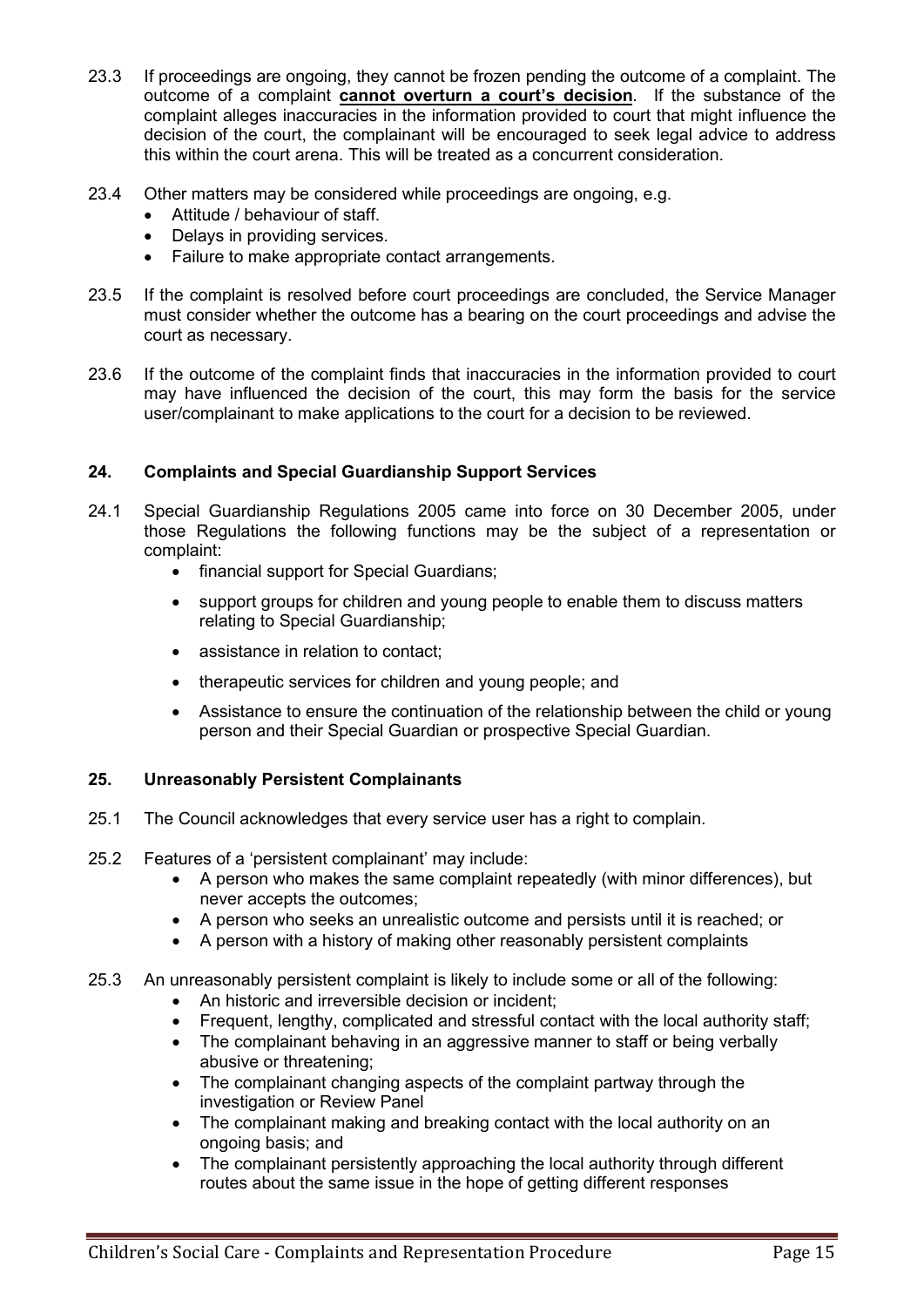- 25.4 On most occasions when we consider someone's behaviour unreasonable we will explain why and ask them to change it. We will also warn them that if the behaviour persists we will take action to restrict their contact with our services.
- 25.5 If the behaviour is so extreme that it threatens the immediate safety and welfare of our staff we may report the matter to the police or consider taking legal action. On such occasions we may not give any warnings.
- 25.6 The Council will not tolerate deceitful, abusive, threatening, violent or other forms of unacceptable behavior from complainants. When it occurs, we will take proportionate action to protect the well-being of our staff and the integrity of our processes.
- 25.7 In line with the Council's Unreasonable Complainant Behaviour Policy, the Monitoring Officer will decide whether the circumstances justify any restriction to services.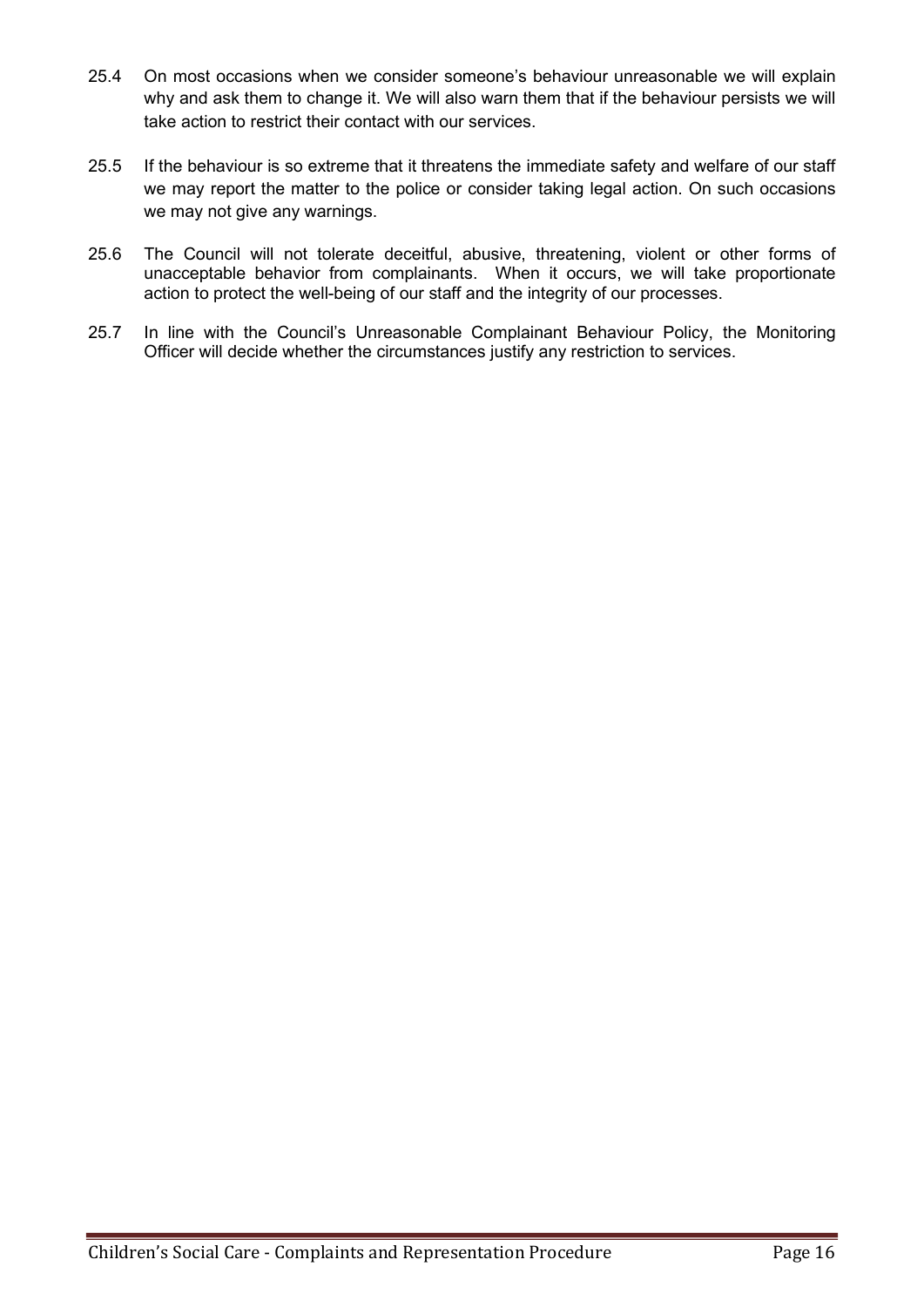#### Appendix 1

#### Investigating a formal complaint (Stage 1)

A Stage 1 investigation will normally be the responsibility of the manager of the team subject to the complaint/s.

When the complaints officer receives a complaint, this will be considered under Stage One and the Complaints Officer will:

Acknowledge the complaint within 3 working days.

Notify the appropriate line manager

Request that the line manager attempt to resolve the complaint within the timescales.

Complaints should be investigated and responded to within 20 working days of acknowledgement.

Complainants should be informed by the investigating officer if timescales require extending.

The purpose of an investigation is to:

- Establish the facts
- Identify what has gone wrong
- Identify what can be done to rectify the situation for the complainant
- Identify any improvement activity to avoid the same thing happening again in future
- Produce a response for the complainant which sets out clearly the findings, whether their complaint has been upheld, not upheld or partially upheld and what actions the Council has or will be taking.

#### Appeal (Stage 2)

If the service user or their representative is not satisfied with the stage 1 response, they can 'appeal'. The appeal must be made within 20 working days of receipt of the stage 1 response.

If someone appeals the outcome of stage 1, the matter will normally be investigated again by an Independent Investigator. The Assistant Director responsible for that service. The Independent Investigator will be supported by an Independent Person whose job is to make sure the Independent Investigator follows the correct process. The complainant will be notified of the allocated Investigator, and the contact details of the complainant will be shared with the Investigator.

The purpose of the stage 2 investigation is to look again at the facts and check the complaints policy has been followed.

The stage 2 investigation will be overseen by an Independent Person appointed by the QA team.

Stage 2 Complaints should be investigated and responded to within 25-65 working days of acknowledgement.

#### The Investigation

Upon being appointed, the investigating officer will:

Conduct and investigation, interviewing the complainant and staff as appropriate